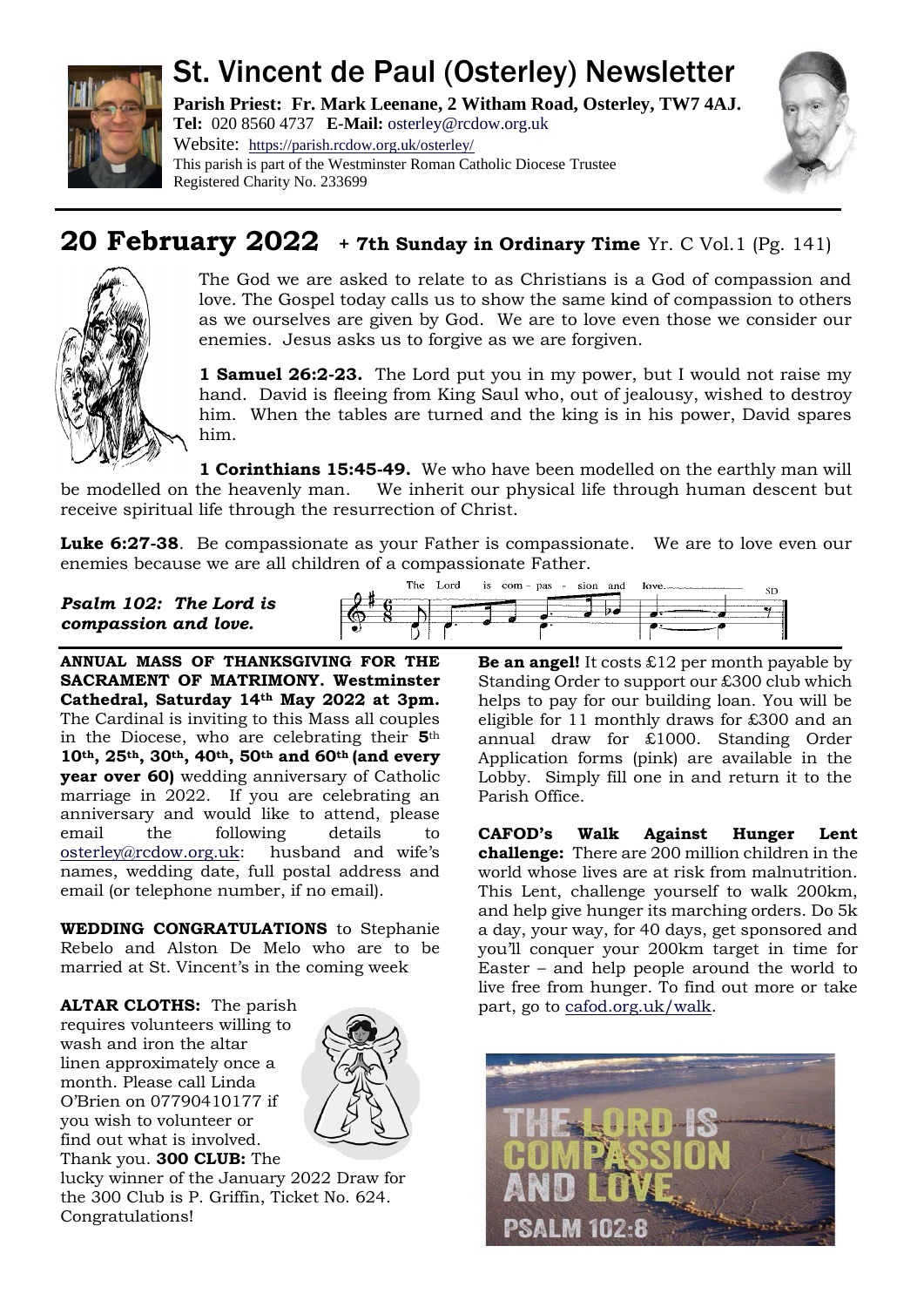| <b>Service Times &amp; Intentions</b>                 |          |                                             |
|-------------------------------------------------------|----------|---------------------------------------------|
| 20-27 February 2022                                   |          |                                             |
| Sunday 20<br>7th Sunday                               | 0900     | Jim Sullivan & Paddy Hanrahan<br><b>RIP</b> |
| in OT                                                 | 1130     | Dermot Baxter RIP RD                        |
|                                                       | 1800     | Joao Rodrigues RIP 2 <sup>nd</sup> Anniv    |
| Mon 21                                                | 0930     | Thanksgiving                                |
| Tue 22                                                | 1930     | Rosemary Stockton RIP                       |
| Wed 23                                                | 0930     | Tom Cassin RIP                              |
| Thu 24                                                | 0930     | Special Intention                           |
| Fri 25                                                | 0930     | Dr. Simon Zikri RIP                         |
| Sat 26                                                | 0930     | Sebastian Rodrigues RIP                     |
| BVM on                                                | 10-10.45 | Confession                                  |
| Saturday                                              | 1100     | <b>Benediction</b>                          |
|                                                       | 0900     | Nora Carroll RIP 15th Anniv                 |
| Sunday 27                                             |          | Ted & Jean-Marc Bouchereau                  |
| 7th Sunday                                            | 1130     | <b>RIP Anniv</b>                            |
| in OT                                                 |          | Baptisms: Costa / Rybacka                   |
|                                                       | 1800     | Julieta Alves RIP (RD)                      |
| Rosary: 7 p.m. before the Tues. weekday evening mass. |          |                                             |
| Offertory: Thank you for your offerings on 13/2/22    |          |                                             |
| <b>Contactless</b>                                    |          | 261.58                                      |
| <b>Loose Plate</b>                                    |          | 157.15                                      |
| <b>Planned Giving Envs</b>                            |          | 242.00                                      |
| <b>Standing Orders</b>                                |          | 1497.00                                     |
| <b>Total</b>                                          |          | 2157.73                                     |

#### **MASS REQUESTS:**

Mass intentions can be requested via e-mail, by ringing the parish office, or using a donation and gift aid envelope from the lobby. Leave a message and telephone number if necessary.

Offerings for masses can be made by cheque or cash deposited in the lobby drop safe in a marked envelope, or by BACS transfer (see details below). The minimum Diocesan recommendation is £10. Masses are confirmed upon receipt of the stipend.

Online account details are below: **Bank:** HSBC

**Account Name:** WRCDT Osterley **Account No:** 41095889 **Sort Code:** 40 05 20 **Please reference e.g.** Mass/date of Mass.

#### **CONTACTLESS GIVING:**

You can now give your weekly offering by card or phone using the machines in the lobby. Simply choose the amount and tap your card. If you pay tax you can gift aid your donation at no cost to you, increasing your offering by 25%. The first time you gift aid you have to enter some simple details. If you use the same card in future your donation will be gift aided automatically.

**DONATIONS TO THE PARISH:** If parishioners wish to donate to the parish when they visit the church, please do so using the drop safe in the lobby (located in front of the Repository), or using the contactless machines in the lobby.

The parish appreciates that the ability of parishioners to contribute to our collections may have been adversely affected by the pandemic. Please just give what you can. The safe can also be used for planned giving envelopes.

#### **PARISH OFFICE**

**PARISH SECRETARY / ADMINISTRATOR**: Mrs. L. Faria **PLANNED GIVING CO-ORDINATOR AND BOOKKEEPER:** Mr. Steve McEvoy. E-mail: [osterleybk@rcdow.org.uk](mailto:osterleybk@rcdow.org.uk) T. 07932 783647

**Planned Giving Boxes:** If you have a query, or would like to plan your giving for the first time using envelopes or a standing order, please contact the Parish Bookkeeper using the contact details provided.

**300 CLUB:** Application forms available in the lobby. Enquiries to the Parish Office.

#### **ADMIN**

**PARISH WEBSITE ADDRESS FOR THE ONLINE NEWSLETTER**: <https://parish.rcdow.org.uk/osterley/>

**PARISH REGISTRATION:** Please take a Welcome Pack from the lobby. Completed Registration and Planned Giving forms can be posted through the door of the Parish house or dropped into the lobby safe. Thank you.

**MARRIAGES**: 6 months' notice required. Please ring the office to arrange an initial discussion with Fr. Mark.

**BAPTISM:** For parishioners registered and attending at St. Vincent's. Please complete a form (available in the lobby or online) and submit to the Parish Office. You will then be contacted to arrange a baptism date and attend a course when these resume.

#### **CONTACTS**

#### **SAFEGUARDING REPRESENTATIVE**:

Mrs. A. Trigger. Email: osterleysg@safeguardrcdow.org.uk **WEST MIDDX HOSPITAL RC CHAPLAIN:**  Tel. 020 8321 5447.

**ST VINCENT DE PAUL SOCIETY:** For assistance to the house-bound and those in need. T. 07765 026377

#### **-----------------------------------------------------------------**

### **CERTIFICATE OF CATHOLIC PRACTICE**

This is only applicable for parents who wish to send their children to a catholic (or Church of England) primary or secondary school.

The Diocese requires that families attend regularly (this means attending Mass every Sunday) for at least two years before a priest is able to sign the Certificate of Catholic Practice.

To assist the parish in signing CCP forms, the parish operates a Mass attendance Card system (see below).

#### **MASS ATTENDANCE CARD**

Stickers for pupils in school Year 5 and under. Stickers for pupils in Year 9 (for Year 12) Stickers will be given after Mass, before you leave. Stickers are not issued in August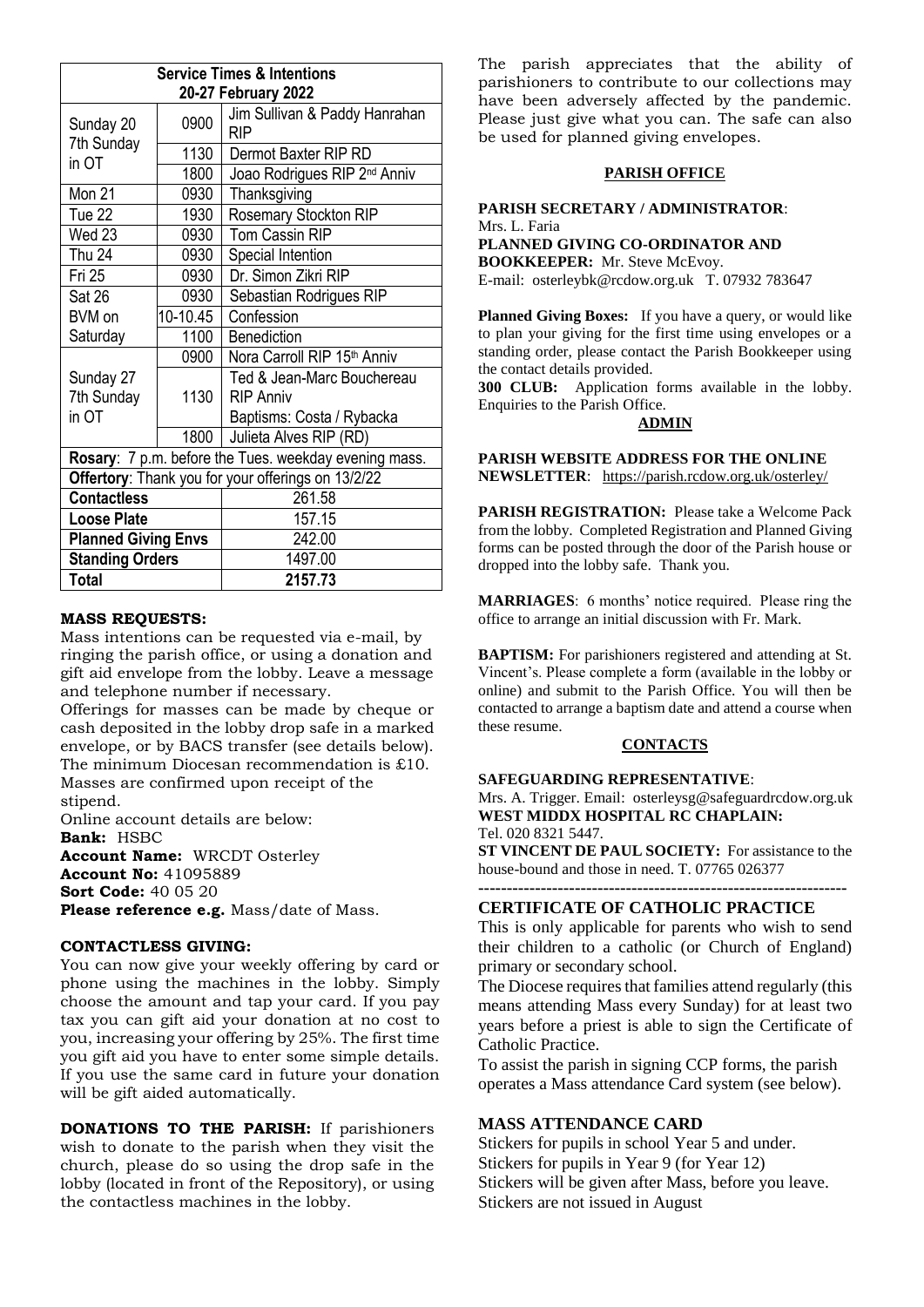It will be your responsibility to look after the card and bring it every week.

If you require a mass attendance card or if you have a question about a CCP certificate, please email [osterleyccp1@rcdow.org.uk](mailto:osterleyccp1@rcdow.org.uk)

\*Please note it is ccp1 using a digit/number 1 (one)

Include your child's full name, passport sized photo and School Year in September 2021. Once requested by email, cards and stickers can be collected in the lobby of the church after mass. CCP Contact Tel. 07542441846. Leave a message.

**Volunteers needed:** We are looking for volunteers to help with distributing the stickers after Mass. If you can spare 15 minutes, please call Antonella on 07542441846 for more information.

**FIRST COMMUNION & RECONCILIATION 2022**: Tues 22/2/22 at 6.15pm. Communion 2. Enquiries: [osterleyfhc1@rcdow.org.uk](mailto:osterleyfhc1@rcdow.org.uk) \*Please note it is fhc1 using a digit/number 1 (one)

**CONFIRMATION 2022:** Mon 21/2/22. 6.30-7.40pm.

-------------------------------------------------------------

**VACANCY:** Mary's Meals has a new job opportunity in the London/South England team. The role of 'Supporter Engagement Officer' is an exciting and varied one which will suit someone with good organisational and<br>people skills. The closing date is 24<sup>th</sup> people skills. The closing date is 24th February. Job details can be found here: [https://www.marysmeals.org.uk/useful](https://www.marysmeals.org.uk/useful-links/work-for-us/supporter-engagement-officer-london)[links/work-for-us/supporter-engagement](https://www.marysmeals.org.uk/useful-links/work-for-us/supporter-engagement-officer-london)[officer-london](https://www.marysmeals.org.uk/useful-links/work-for-us/supporter-engagement-officer-london)

#### **JOB OPPORTUNITY WARDEN & CLERK:**

St Scholastica's Retreat. Competitive Salary, pension, accommodation on site. Following the retirement of our Warden & Clerk of the past 15 years, the Trustees of St Scholastica's Retreat are looking for an enthusiastic, energetic, caring and experienced person to deliver a range of services to the residents and Board of Management of St Scholastica's Retreat, an almshouse charity providing 36 self-contained residential units for Roman Catholics in financial need who are over the age of 60 years. We are located in the town of Princes Risborough, Buckinghamshire.

For further information about the role and details see:

www.stscholasticas.co.uk/warden-clerkvacancy

Further inquiries can be sent to [info@stscholasticas.co.uk](mailto:info@stscholasticas.co.uk)

**DIOCESE OF WESTMINSTER NETWORK MEETING FOR ALL WHO WELCOME AND SUPPORT ASYLUM SEEKERS, MIGRANTS AND REFUGEES. Thursday 10th March 2022, 2pm- 3:30pm – online.** Join a community of support, hosted by Caritas Westminster, to share ideas and skills to help your parish and school become even more of a place of welcome and inclusion for migrants, asylum seekers and refugees.

At this session we will be hearing from Megan from Schools of Sanctuary, Anjali from Newman Catholic College, as well as Ines from the Notre Dame Refugee Centre and Ed from ESOL provider, Twin. Please sign up on this website:

[https://www.eventbrite.co.uk/e/asylum](https://www.eventbrite.co.uk/e/asylum-seeker-and-refugee-response-network-schools-of-sanctuary-tickets-251155893037?aff=ebdsoporgprofile)[seeker-and-refugee-response-network-schools](https://www.eventbrite.co.uk/e/asylum-seeker-and-refugee-response-network-schools-of-sanctuary-tickets-251155893037?aff=ebdsoporgprofile)[of-sanctuary-tickets-](https://www.eventbrite.co.uk/e/asylum-seeker-and-refugee-response-network-schools-of-sanctuary-tickets-251155893037?aff=ebdsoporgprofile)

[251155893037?aff=ebdsoporgprofile](https://www.eventbrite.co.uk/e/asylum-seeker-and-refugee-response-network-schools-of-sanctuary-tickets-251155893037?aff=ebdsoporgprofile)



of 5, covering 2 buildings. The role involves general housekeeping tasks and support around events at the Centre.

For more information please visit: www.londonjesuitcentre.org/ljc-jobs

**Sunday 20 February 2022** *Liturgical Colour: Green.* **Readings at Mass**

\_\_\_\_\_\_\_\_\_\_\_\_\_\_\_\_\_\_\_\_

**First reading 1 Samuel 26:2,7-9,11-13,22-23 Do not lift your hand against the Lord's anointed**